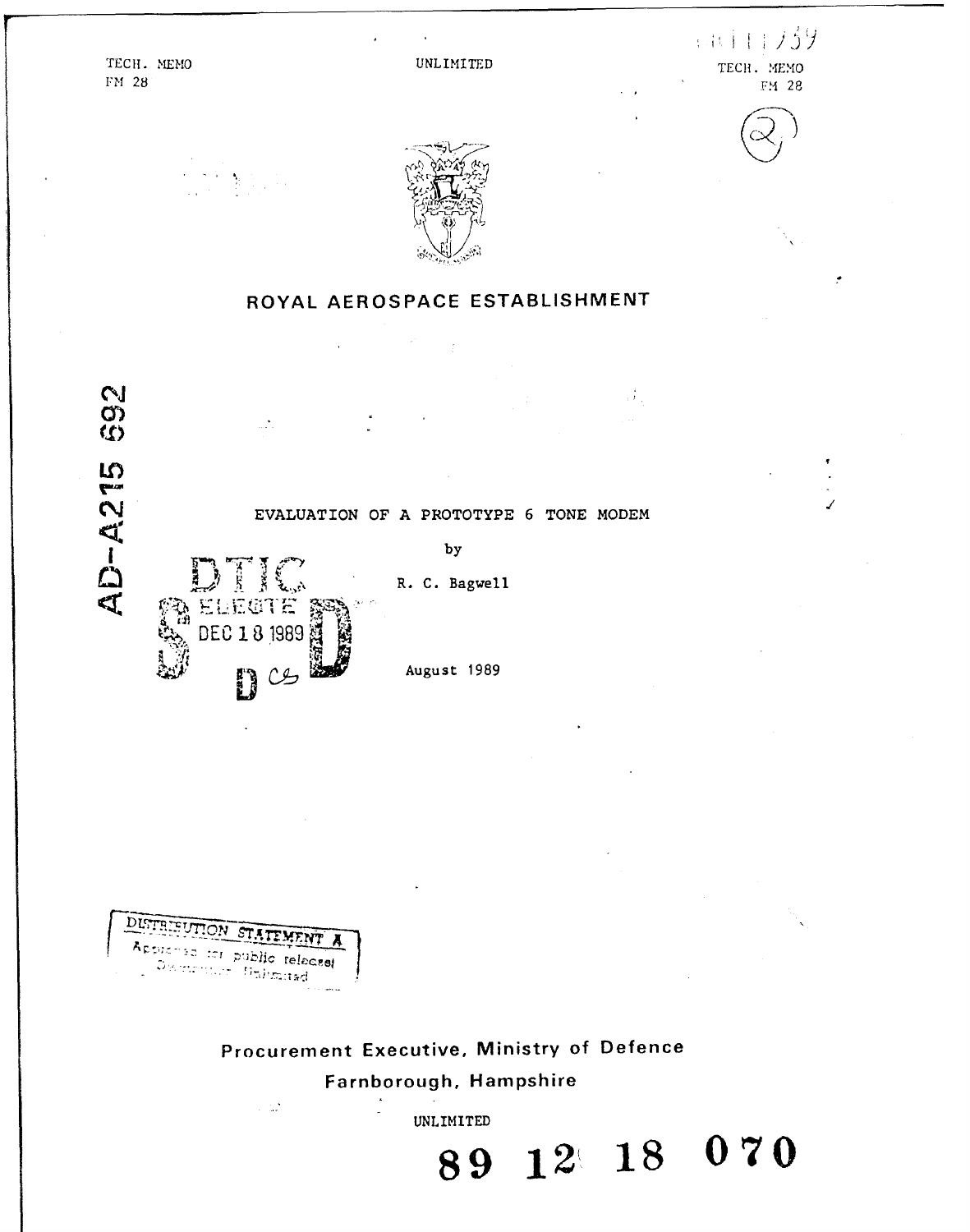| 0055320                                                          | <b>CONDITIONS OF RELEASE</b> | BR-111939 |
|------------------------------------------------------------------|------------------------------|-----------|
|                                                                  |                              | u         |
| COPYRIGHT (c)<br>1988<br><b>CONTROLLER</b><br><b>HMSO LONDON</b> |                              |           |
|                                                                  |                              | Y         |

 $\frac{1}{2}$ 

 $\bar{\beta}$  $\bar{1}$ 

 $\bar{z}$ 

 $\ddot{\phantom{0}}$ 

 $\ddot{\phantom{0}}$ 

k.

Reports quoted are not necessarily available to members **of the** public **or** to commercial organisations.

 $\sim 10^7$ 

 $\sim 10$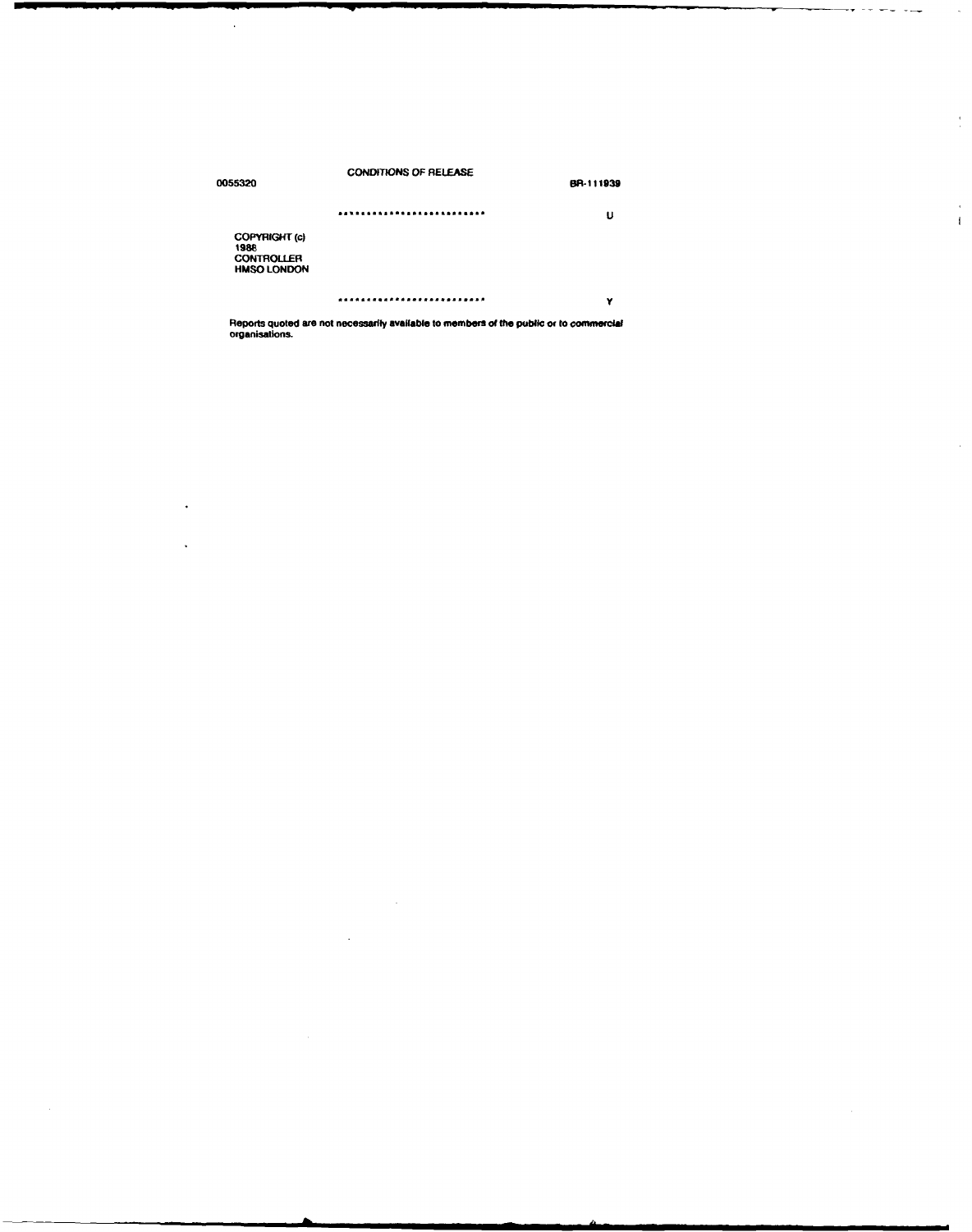**UNLIMITED** 

## ROYAL AEROSPACE ESTABLISHMENT

#### Technical Memorandum FM 28

Received for printing 8 August 1989

#### EVALUATION OF A PROTOTYPE 6 TONE MODEM

by

R. C. Bagwell

#### **SUMMARY**

RAE was asked by 39 Signals Regiment  $(SC(V))$  to evaluate a prototype 6 tone Multi-Frequency Shift Keying (MFSK) modem intended for tactical data<br>transmissions in the High Frequency (HF) band. The main testing was to consist of extensive trials using the RAE Cobbett Hill HF Channel Simulator, but in the event also included some limited live radio trials between Bodo, Northern Norway, and RAE Cobbett Hill in Southern England.

The modem performed satisfactorily during the evaluation period and returned good availability figures, both on the simulator, and during the radio trials.

|                                                                                                    | Accesion For                                                                                   |  |
|----------------------------------------------------------------------------------------------------|------------------------------------------------------------------------------------------------|--|
|                                                                                                    | NTIS CRASH<br>DTIC 1-9<br>Unareworth of<br>Ľ<br><b>Jestite</b>                                 |  |
| $\mathcal{L}^{\mathcal{G} \rightarrow \mathcal{M}}$<br>Copyright<br>Controller HMSO London<br>1989 | Bγ<br>Distribury<br>$\mathcal{F}_{\mathbf{a}}$<br><b>TIMES</b><br>t a cif<br>Dist<br>a securit |  |
|                                                                                                    |                                                                                                |  |

UNLIMITED

 $\overline{\phantom{a}}$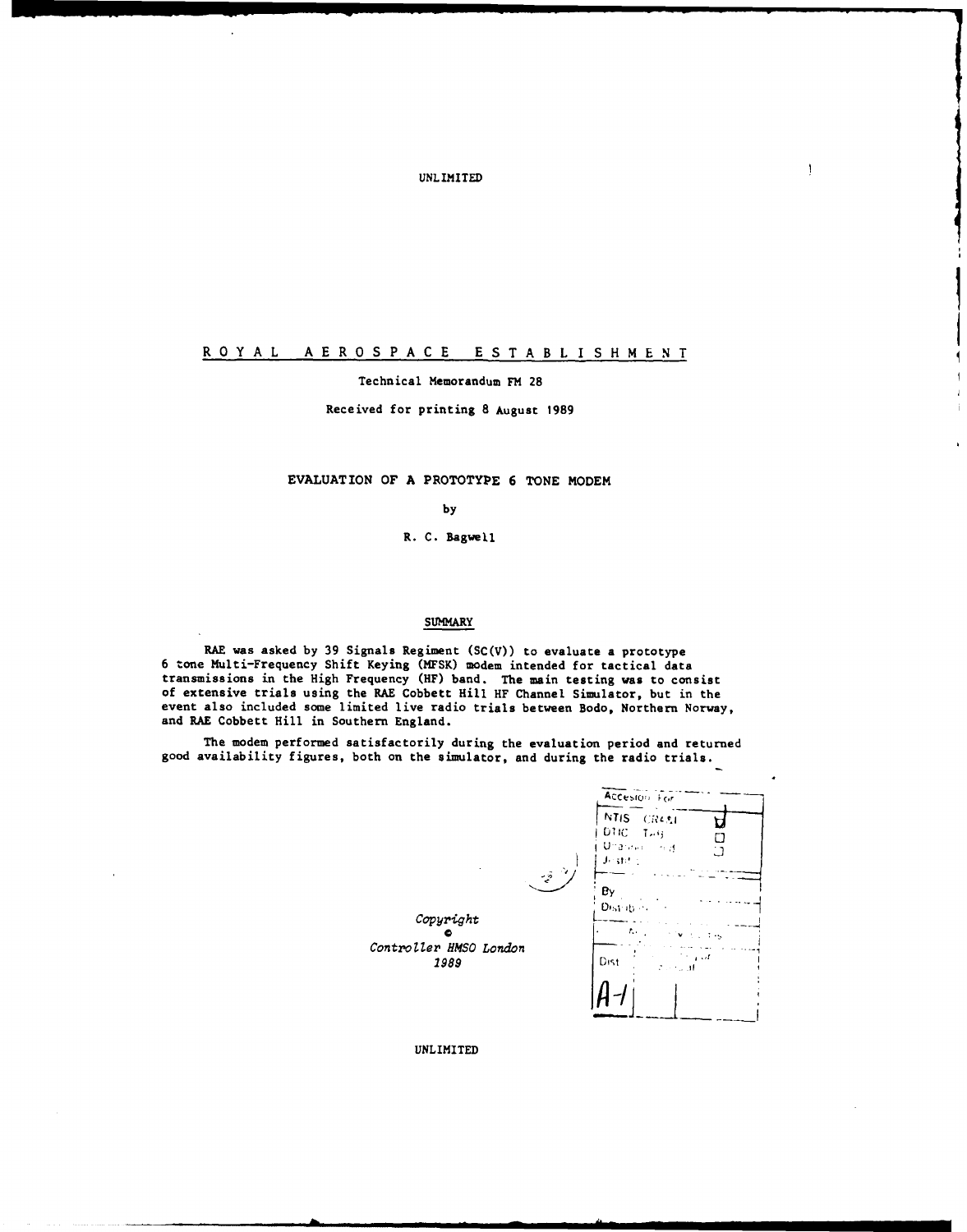**LIST** OF **CONTENTS**

|                |                                                | Page              |
|----------------|------------------------------------------------|-------------------|
| 1              | <b>INTRODUCTION</b>                            | 3                 |
| $\overline{2}$ | SIMULATOR TESTING                              | 3                 |
| 3              | <b>RADIO TRIALS</b>                            | 4                 |
| 4              | <b>RESULTS</b>                                 | 4                 |
|                | 4.1 Simulator<br>4.2 Radio trials              | 4<br>5            |
| 5              | <b>CONCLUSIONS</b>                             | 5                 |
|                | Acknowledgments                                | 5                 |
|                | Appendix STANDARD SIMULATOR TRIALS' PARAMETERS | 7                 |
|                | References                                     | 8                 |
|                | Illustrations                                  | Figures 1-6       |
|                | Report documentation page                      | inside back cover |

**-J**

TH FH 28

2

 $\hat{\boldsymbol{\gamma}}$ 

 $\ddot{\phantom{a}}$ 

 $\mathcal{L}^{\text{max}}_{\text{max}}$  and  $\mathcal{L}^{\text{max}}_{\text{max}}$ 

 $\mathbb{R}^2$ 

 $\ddot{\phantom{0}}$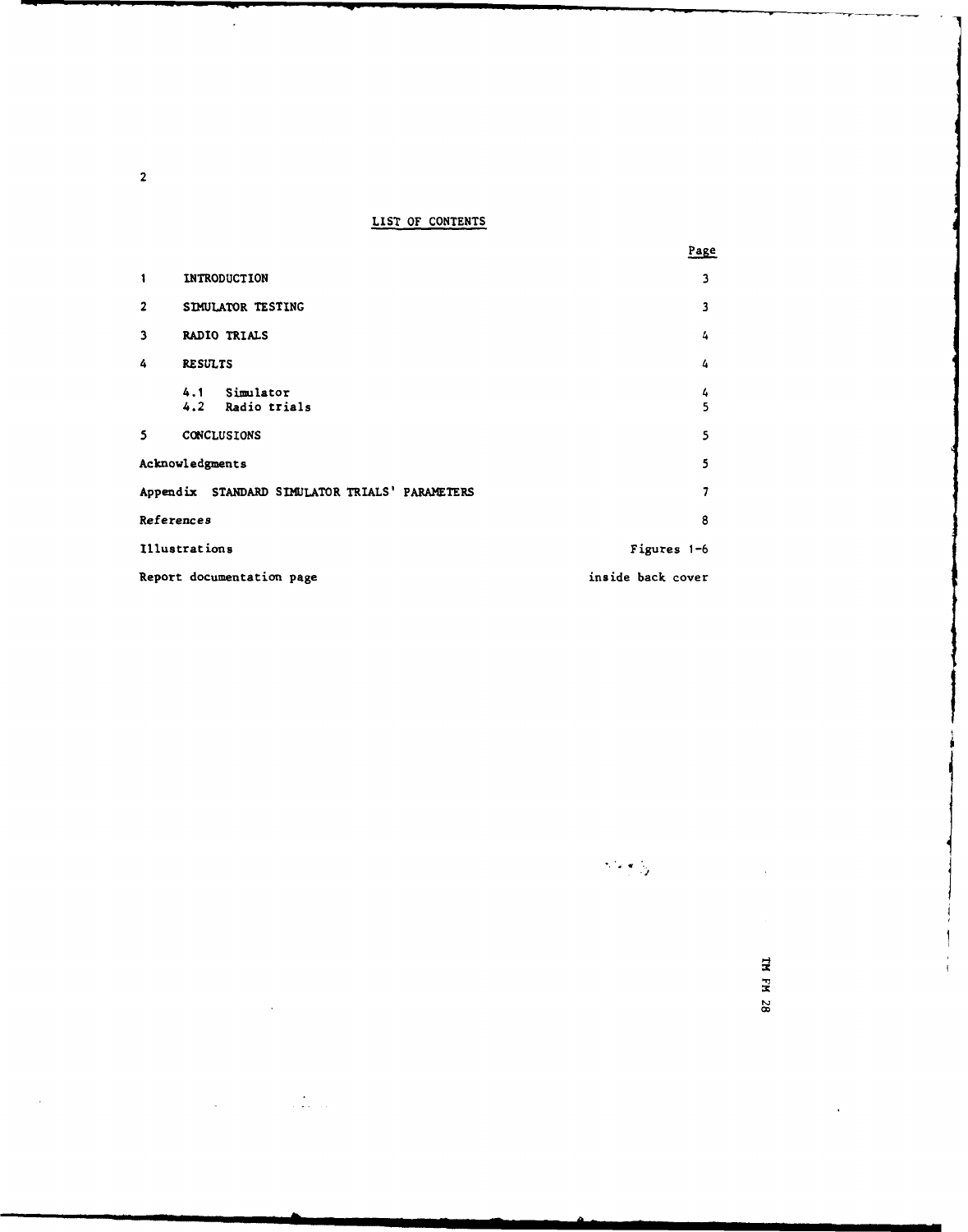#### 1 **INTRODUCTION**

RAE was asked **by** 39 Signals Regiment **(SC(V))** to evaluate a prototype 6 tone Multi-Frequency Shift Keying (MFSK) modem<sup>1</sup> intended for tactical data transmissions in the High Frequency (HF) band. This 6 tone MFSK signal format supports the ITA2 five unit start/stop code, which is sent at a rate of 75 baud using 50 millisecond elements, and is compatible with the in-service Racal **LA1117** 'Piccolo' modem in its single channel ITA2 mode.

The main testing was to consist of extensive trials using the RAE Cobbett Hill HF Channel Simulator<sup>2</sup>, but during the evaluation period RAE staff had to visit Bodo to install some equipment for another purpose, and this presented an ideal opportunity to test the performance of this new modem over the demanding North Norway to Southern **UK** circuit.

#### 2 SIMULATOR **TESTING**

Over the years RAE Cobbett Hill has developed a standard series of Channel Simulator tests, designed to investigate the performance of modems under the demanding conditions found in the real-life HF band. During these tests character error rates are measured continuously using an RAE designed error test set, consisting of a standard Trend Data Signal Analyser interfaced to an Acorn BBC Microcomputer. **A** special test set is required for HF radio data transmission links, because many of the commercially available test sets designed for land line circuits fail to retain character synchronisation during high error rate periods; which on HF circuits are caused **by** a combination of fading, multipath dispersion and interference. Realistic channel availabilities can only be determined at HF if all missed characters are counted as errors, and the fact that a test set failed to synchronise cannot then be used as an excuse for concealing poor modem performance.

**A** list of standard RAE simulator test parameters appears in the Appendix. These tests are largely based on the work of Ralphs<sup>3</sup>, and some confidence may be gained from comparing measured and published results. **A** major problem with this type of testing is caused **by** the Simulator's Raleigh fading model, which demands that fading tests have to be run over very long periods to ensure enough occurrences of the worst possible conditions, in order to produce statistically reliable results. At the RAE standard fading rate of 12 fades per minute, which **0** is used during multipath testing, each test is run for a minimum of 100000 characters at 75 baud.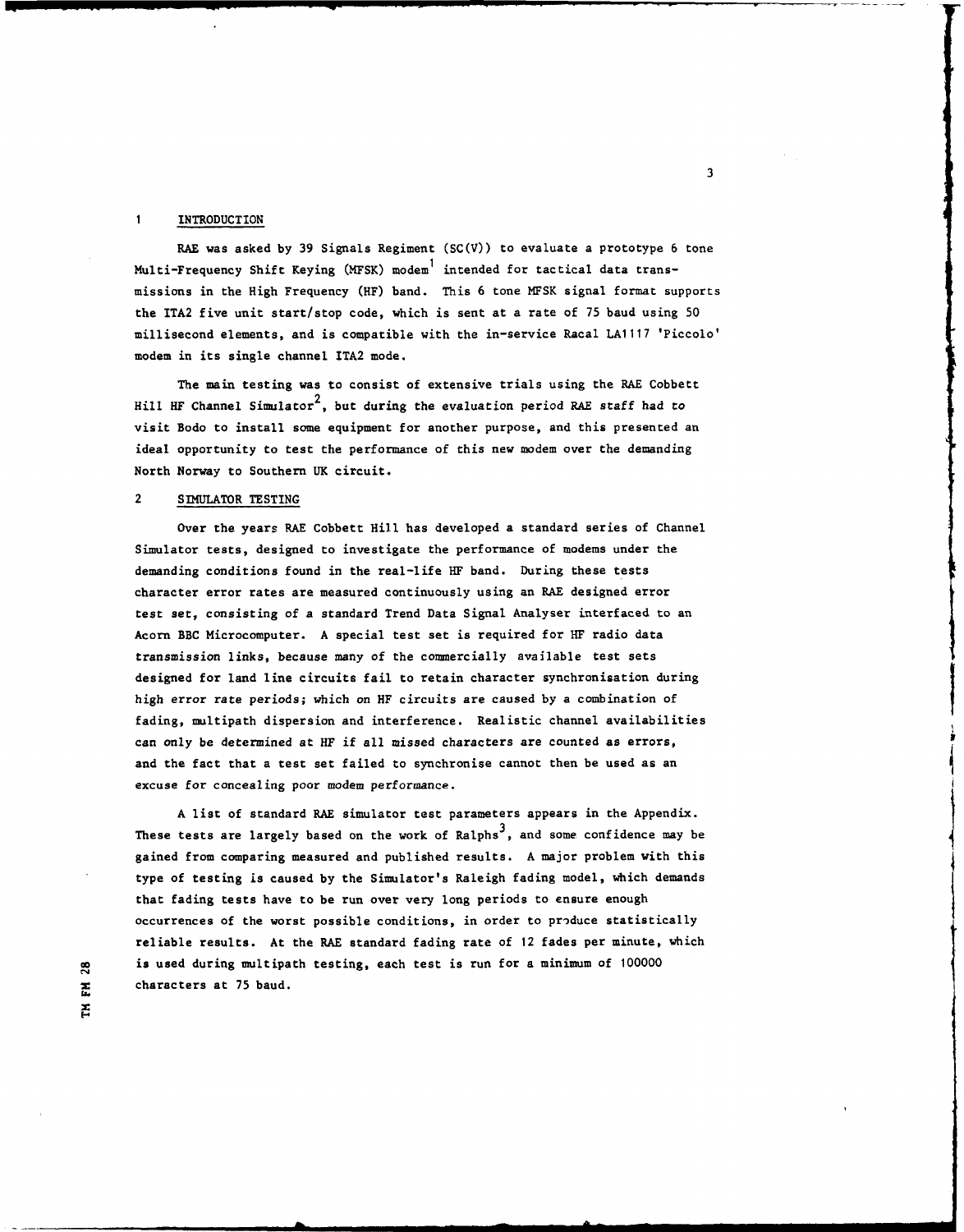During the simulator tests the modem was used exclusively in its nondiversity mode.

#### **3** RADIO TRIALS

The proposed simulator evaluation period coincided with an RAE visit to Northern Norway for other work, and this gave an opportunity for some live radio trials over the often difficult and demanding circuit from Bodo to RAE Cobbett Hill. **39** Signals Regiment were very keen to support this trial as part of the overall modem evaluation, **and** loaned a complete **100** watt HF field station and error test set for use in Norway. The Norwegian authorities kindly allowed the use of a 6 to **30** MHz wideband conical monopole antenna at their Seines transmitting station. At Cobbett Hill two Racal **RA1771** receivers were used together with their respective antennas consisting of a sloping vee and conical monopole, thus enabling the modem to operate with some limited degree of diversity. Any trials of this modem had to be done whilst RAE staff were engaged in other work, and hence it was only possible to run trials in one direction, *ie* transmitting from Bodo and receiving at Cobbett Hill. Character errors were monitored at Cobbett Hill using the RAE modified data test set, which was described in paragraph 2.

Frequency planning for these trials was done using a CCIR 340 computer prediction program, but because of other activities between Bodo and Cobbett Hill the choice of operational frequency was limited, and in the event turned out to be less than ideal, as can be seen from the oblique ionogram shown in Fig **5.**

#### 4 **RESULTS**

#### 4.1 Simulator

Graphs showing the outcome of the simulator testing are shown in Figs 2 to 4, and are largely self explanatory. Measured performance curves for a standard **75** baud Frequency Exchange Keying (FEK) modem are shown for comparison purposes. Performance against multipath dispersion (Fig 4) appeared to be relatively poor, but the simulator multipath test is particularly severe because both fading paths have the same median level, which must increase the probability of losing discrete tones. The performance of the comparison FEK modem was better at delays of less than **5 ms** because any successful FEK implementation should continue to deliver adequate performance with only one tone. However, the strength of **MFSK** was clearly illustrated by its improved performance at delays of greater than **5** ms.

보 궃 28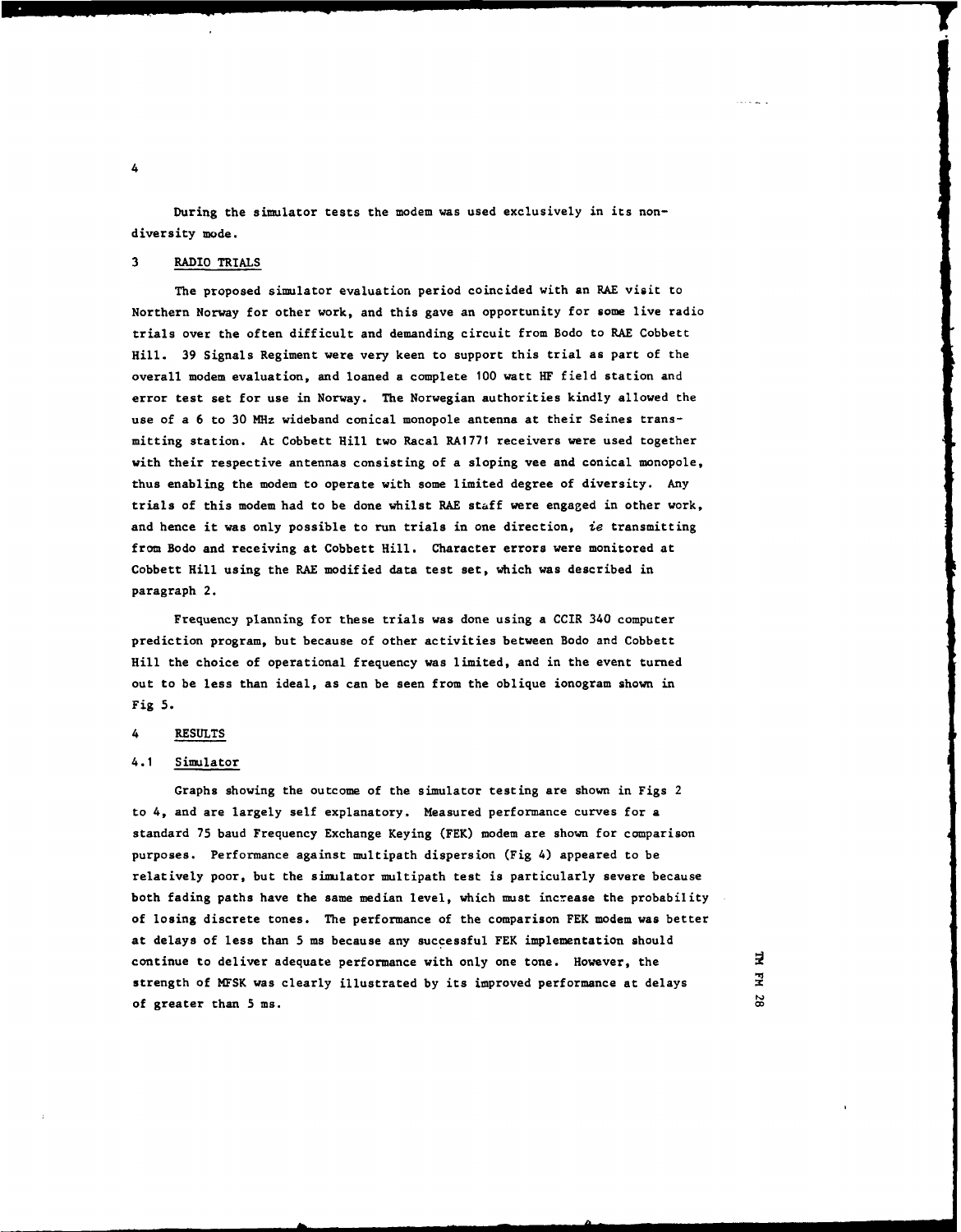In addition to these tests the modem's tolerance of frequency offsets and Doppler shift was investigated. The modem would produce its full specified performance with frequency offsets of up to **70** Hz, and once synchronised would remain functional if the frequency offset was changed linearly at **a** rate of 2 Hz/second, which is the maximum rate of change of Doppler shift available on the RAE Channel Simulator. When the operating frequency is offset the modem has to be manually synchronised to place its two synchronising tones in their appropriate filter slots, which is easily achieved using push button switches in conjunction with an **LED** display.

#### 4.2 Radio trials

The aim of trials such as these is to produce an availability figure for the equipment under test, which depends on a preset error rate criterion. This section has generally used an availability criterion of **3** character errors per **1000** characters, averaged over **5** minutes, ie any **5** minute period with an error rate of better than **3** in **1000** is considered to be 'available', and worse than **3** in **1000** considered to be 'unavailable'. The trials of this modem consisted of **33,** 5-minute periods, of which six produced more than **3** in **1000** character errors. However, if the criterion is set at 1 in **100** the modem was available for **32** of the **33,** 5-minute periods. st, which do<br>used an ava:<br>unreced over

#### **5 CONCLUSIONS**

Considering that this modem was a spare-time development using simple Digital Signal Processing **(DSP)** techniques, based around a relatively slow **8** bit microprocessor, the performance was found to be good, both on the air and on the simulator. Multipath performance has been discussed in paragraph 4.1, and compares with other MFSK modems in this respect (Ralphs page **100),** and was found to be superior to the comparison FEK modem at the longer time delays often encountered on short, tactical, skywave circuits.

The live radio trials were essentially limited **by** other activities. During these short periods this modem gave good communications availability at low signal levels, but the multipath delays (Fig **5)** were insufficient to explore its full performance.

#### Acknowledgments

RAE Farnborough would like to thank **CHOD** Norway, NDRE, Oslo and the Comnon/ Seines staff whose kind co-operation, under the auspices of Anglo-Netherlands Norwegian **(ANN)** Collaborative Panel 1,24, made these trials possible.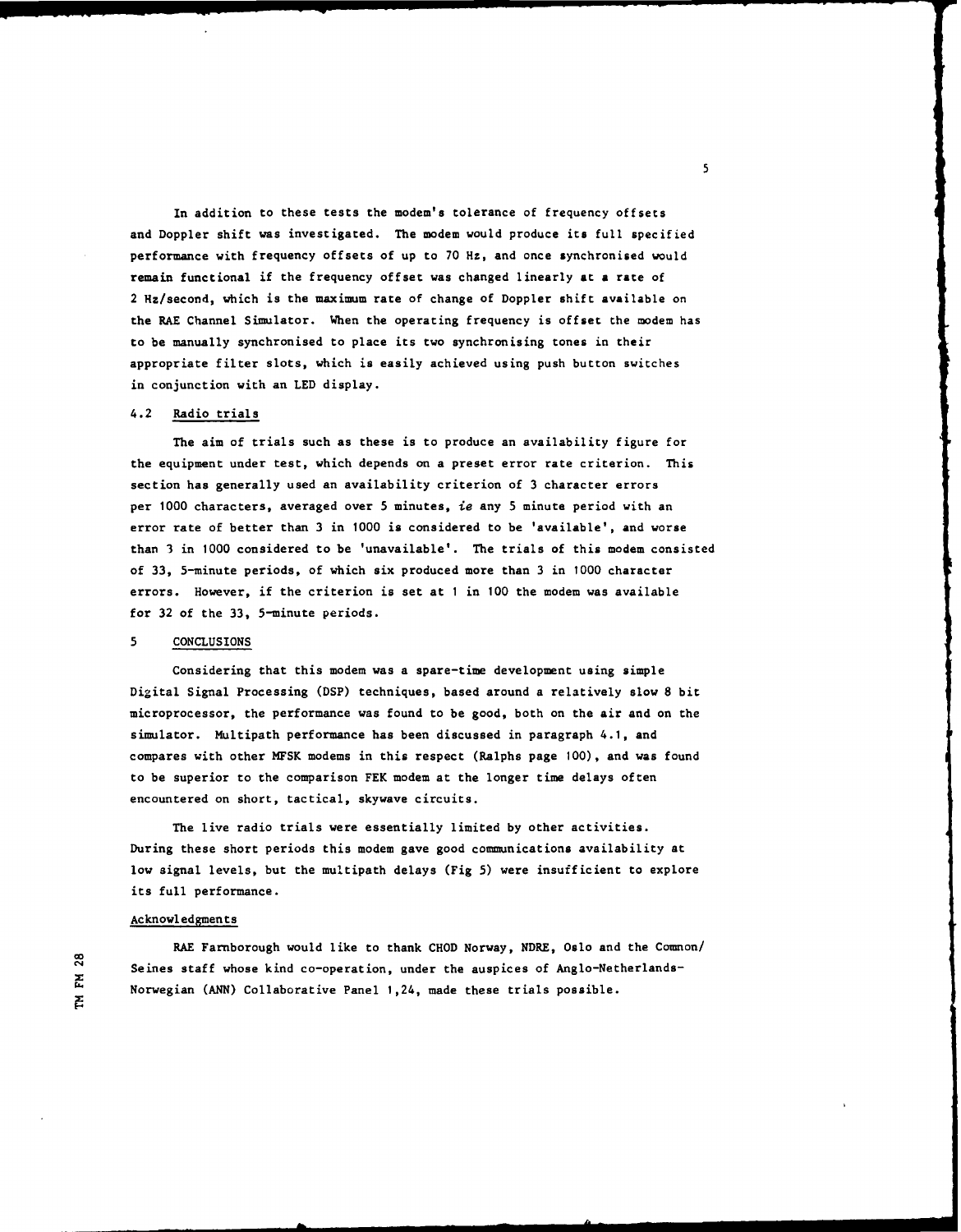## Appendix STANDARD SIMULATOR TRIALS' PARAMETERS (a) Signal to noise ratio Frequency offset **0** Groundwave level 110 dB (relative level for simulator scaling) Skywave 1 to 4 0 Signal to noise ratio +5 dB to +16 dB normalised per Hz/bit (telegraph rate modems) **(b)** Fading Frequency offset 0 Groundwave level 0 Skywave **1** 110 dB (relative level for simulator scaling) Delay **1 0** Fade rate **1** 0.0833 Hz to **10** Hz **(5** to 600 fades/min) Signal to noise ratio 40 dB normalised per Hz/bit Skywaves 2 to 4 **0** (c) Combination multipath and fading Frequency offset **0** Groundwave level **0** Skywave 1 110 dB (relative level for simulator scaling) Delay **1 0** to 11 **mS** Fade rate **1** 0.2 Hz (12 fades/min) Skywave 2 **110** dB (relative level for simulator scaling)

Delay 2 **0** to **11 m** Fade rate 2 0.2 Hz (12 fades/min) Skywaves **3** and **5 0**

Signal to noise ratio 40 dB normalised per Hz/bit

**(d)** Frequency tolerance and Doppler shift

Modem characteristics vary widely due to system and tone filter bandwidth differences.

As a general guide, frequency offsets up to 100 Hz, and maximum rate Doppler shift of 2 Hz/sec to an absolute offset of **35** Hz, provide realistic figures for airborne HF systems.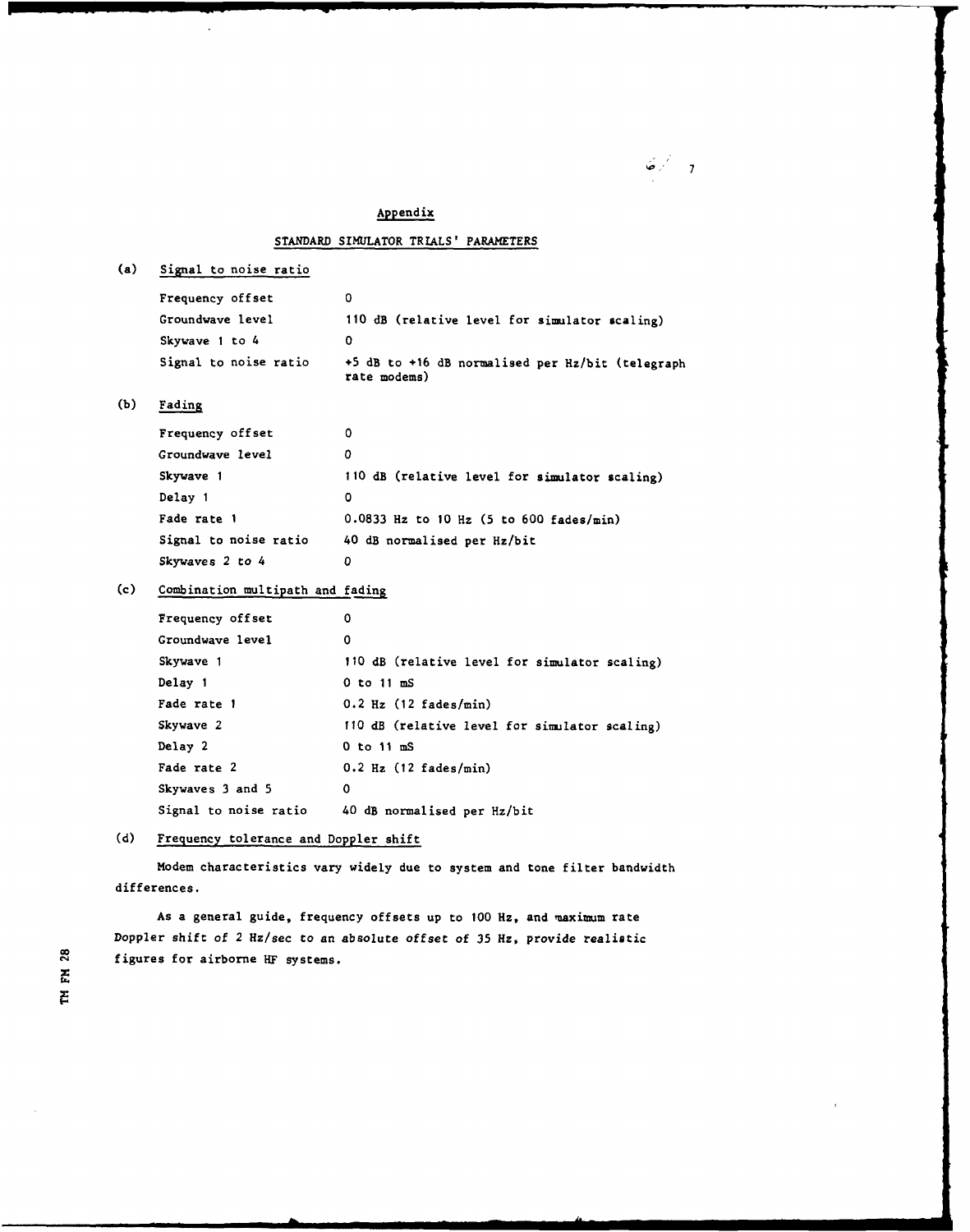## **REFERENCES**

| <u>No</u> . | Author       | Title, etc.                                                                                                                    |
|-------------|--------------|--------------------------------------------------------------------------------------------------------------------------------|
|             | R.C. Hunt    | A multi-frequency shift keyed modem.<br>Journal of the Royal Signals                                                           |
| 2           | R.C. Bagwell | Improving HF system simulation.<br>RAE Technical Memorandum FM 5 (1988)                                                        |
|             | J.D. Ralphs  | The principles and practice of multi-frequency telegraphy.<br>Institution of Electrical Engineers Telecommunications<br>Series |

**8**

 $\langle \rangle$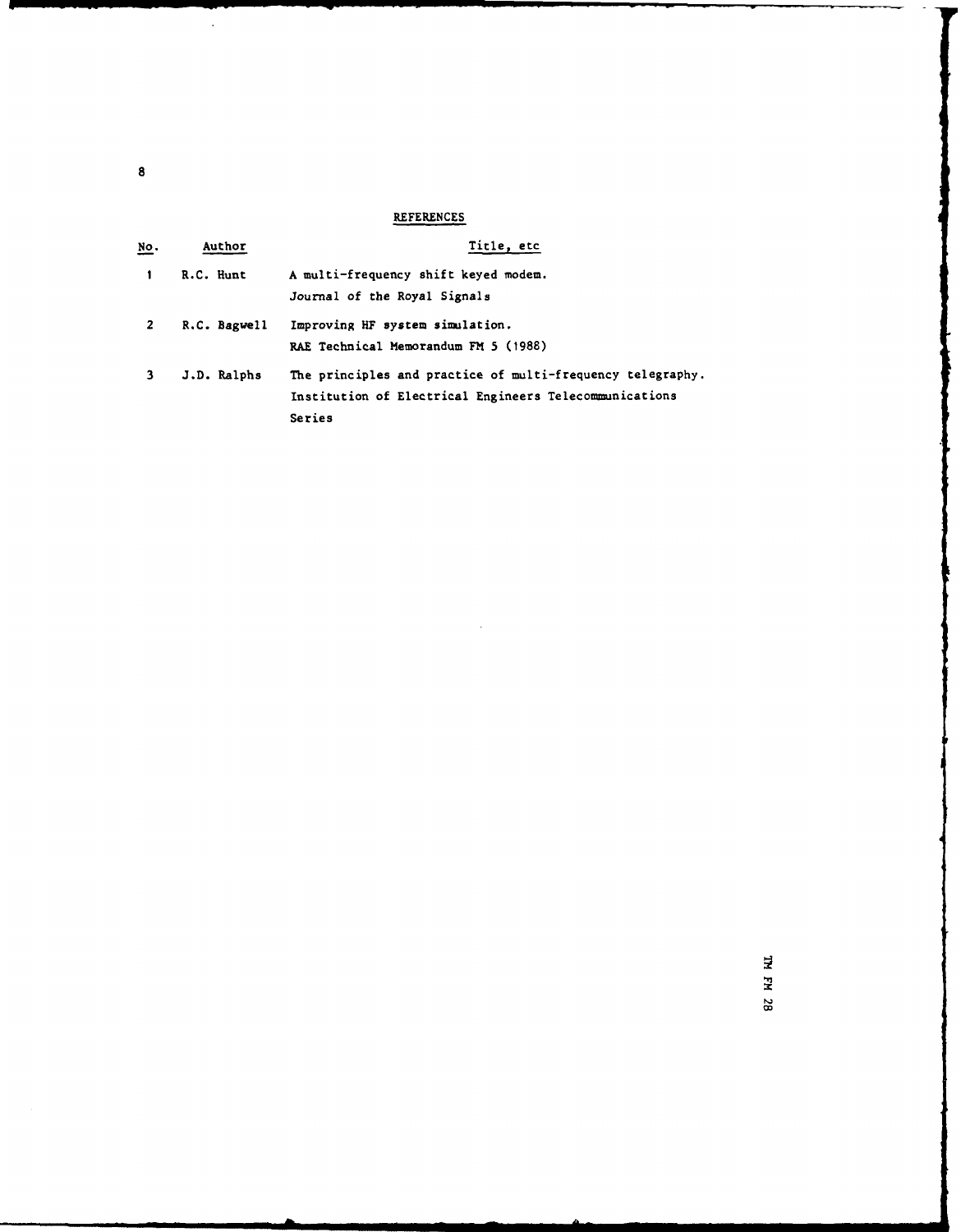

Fig 1 RAE Cobbett Hill HF Channel Simulator

Fig 1

TM FM 28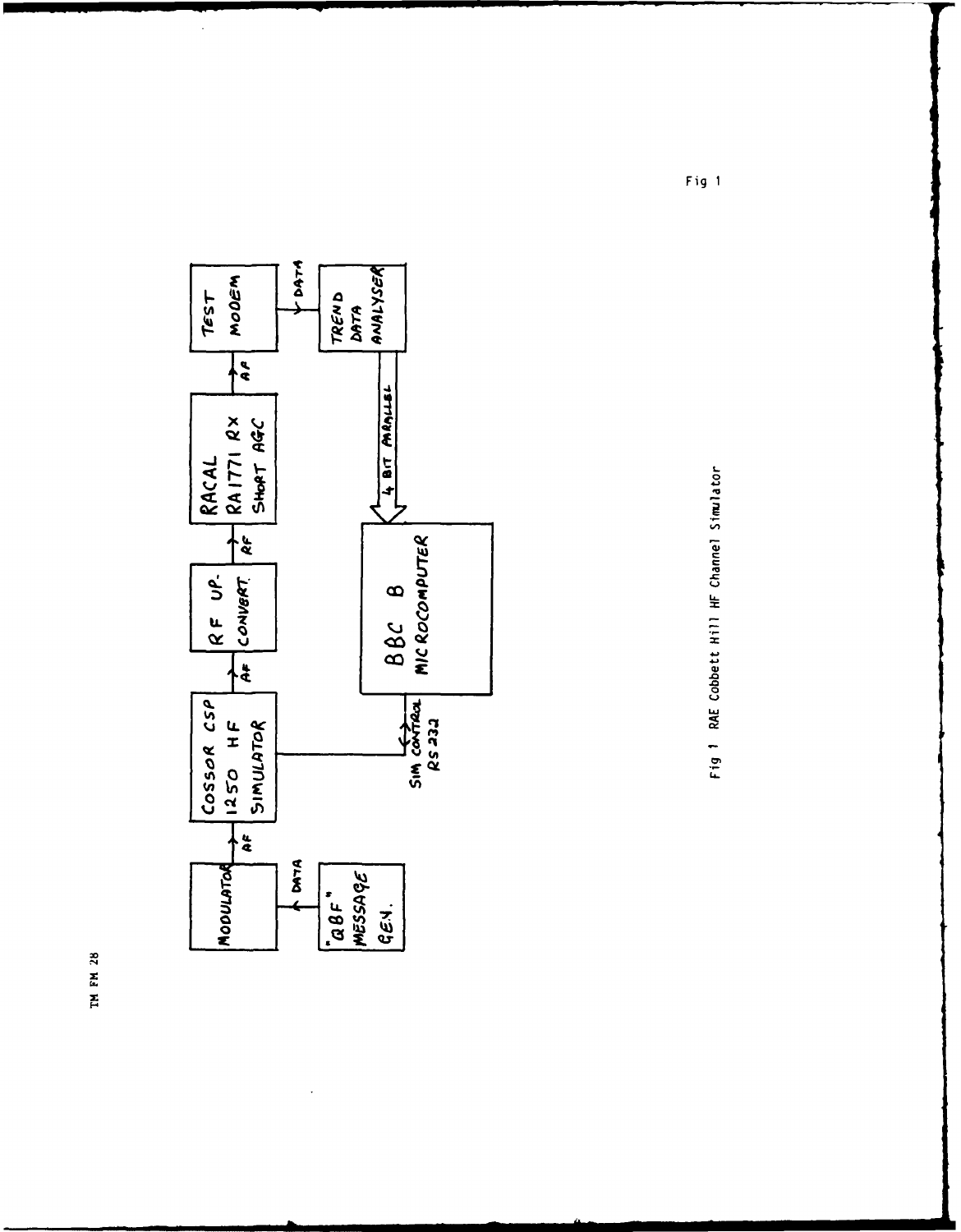

ķ

ŗ

 $\blacksquare$ 

 $\Xi$ FH 28

SINGLE PATH (non-fading)



 $\hat{\mathcal{A}}$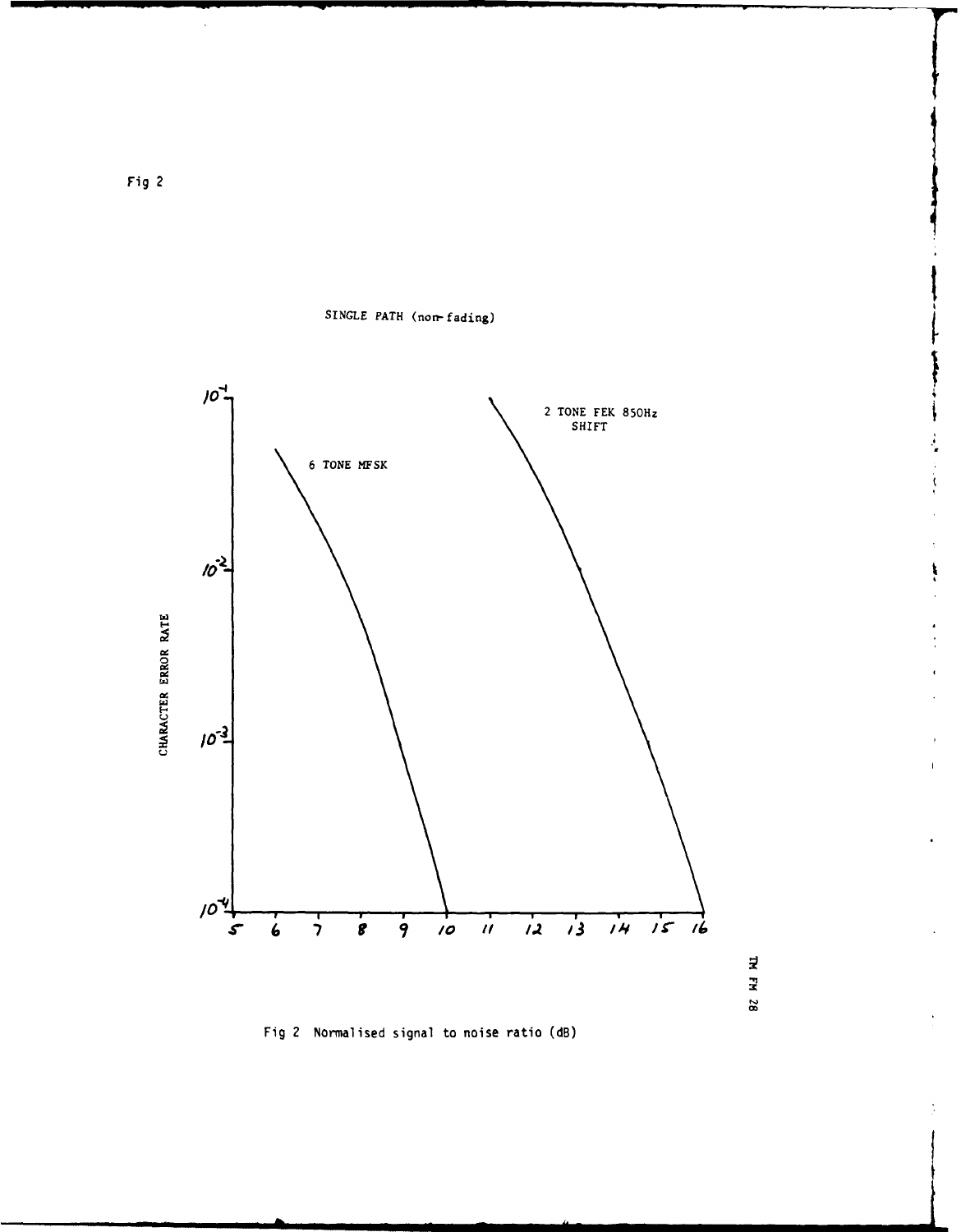



### normalised sig to noise ratio 40 dB

 $\hat{\mathcal{A}}$ 

TH FH 28



Fig 3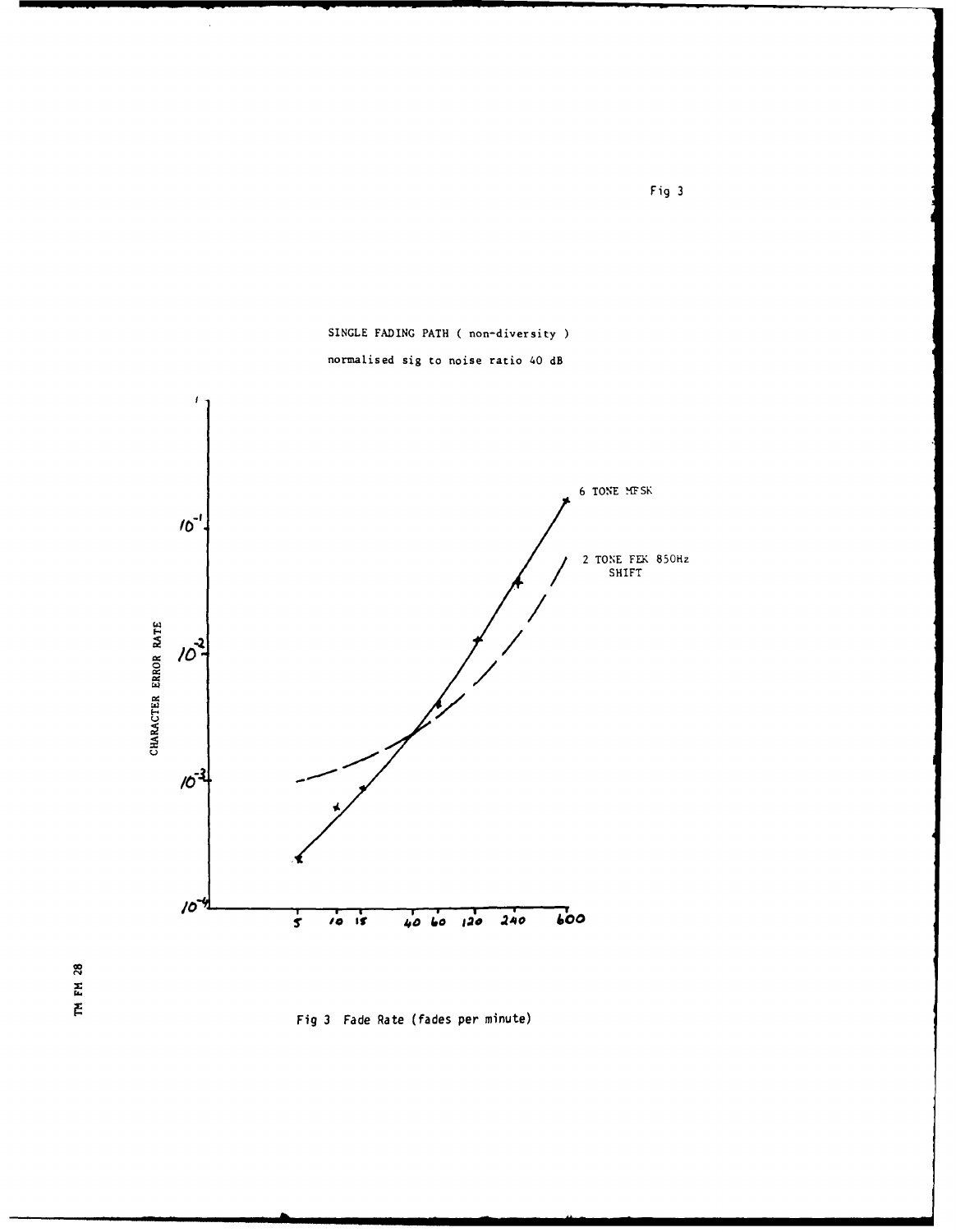

TWO FADING PATHS ( 12 fades per minute ) normalised sig to noise ratio 40 dB



Fig 4 Differential multipath delay (mS)

j.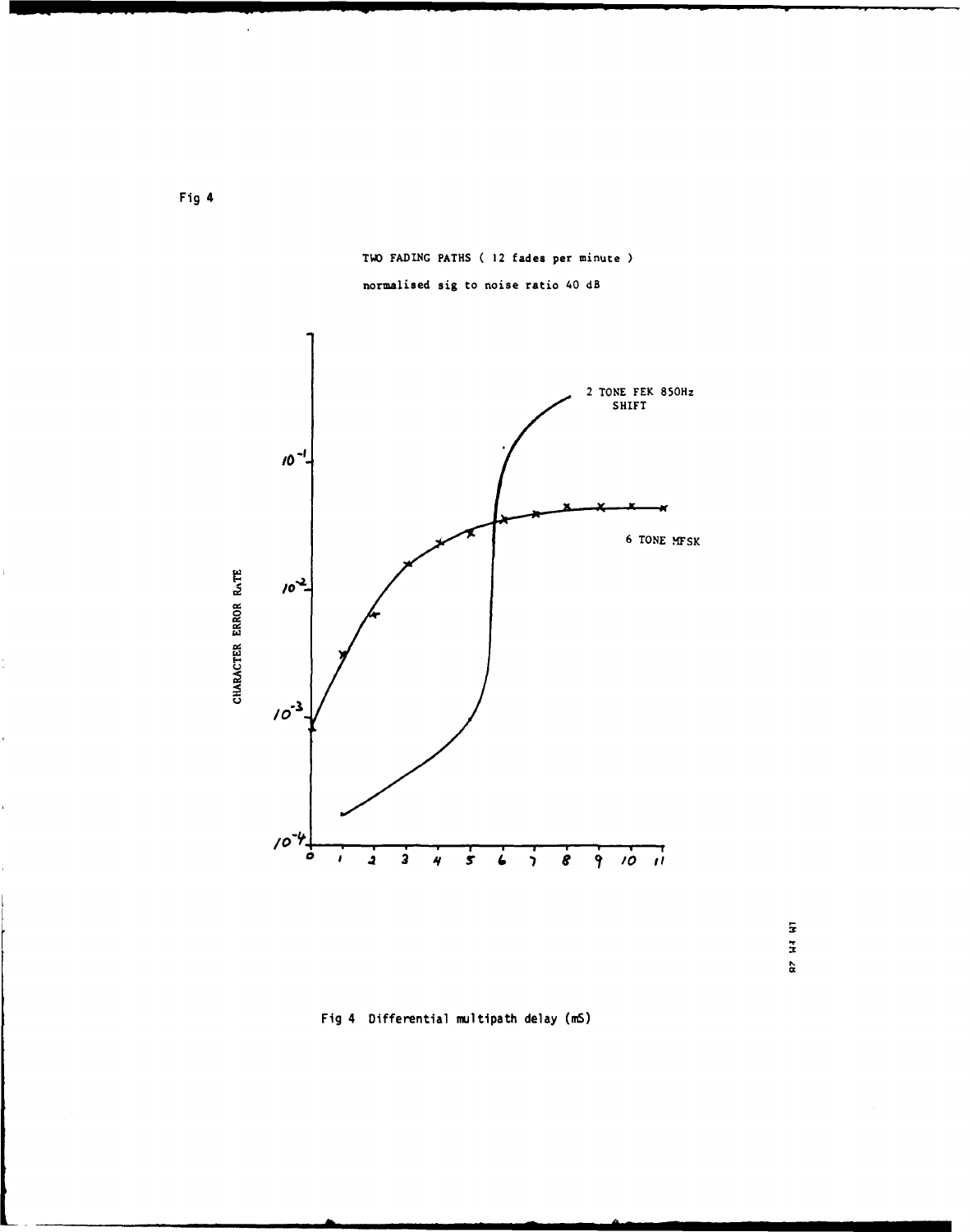

Fig 5 Oblique ionogram Bodo to Cobbett Hill (recorded during 6 tone modem trials)

 $\frac{28}{1}$  $\Xi$  $\overline{\Xi}$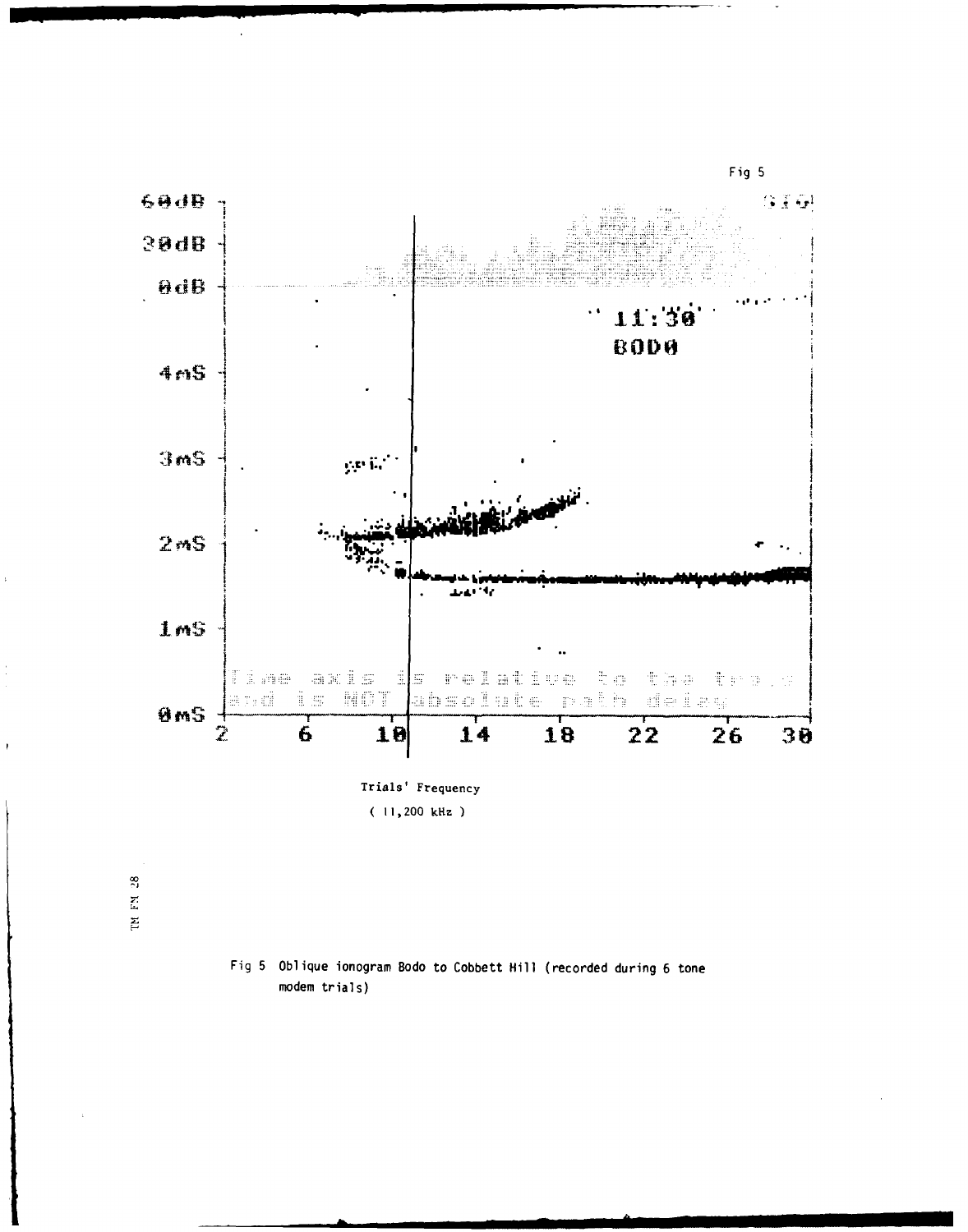**Fig** 6a&b

 $\overline{\phantom{a}}$ 



Fig 6a Base modem



**Fig 6b Field** modem

TM FM 28 - C20972